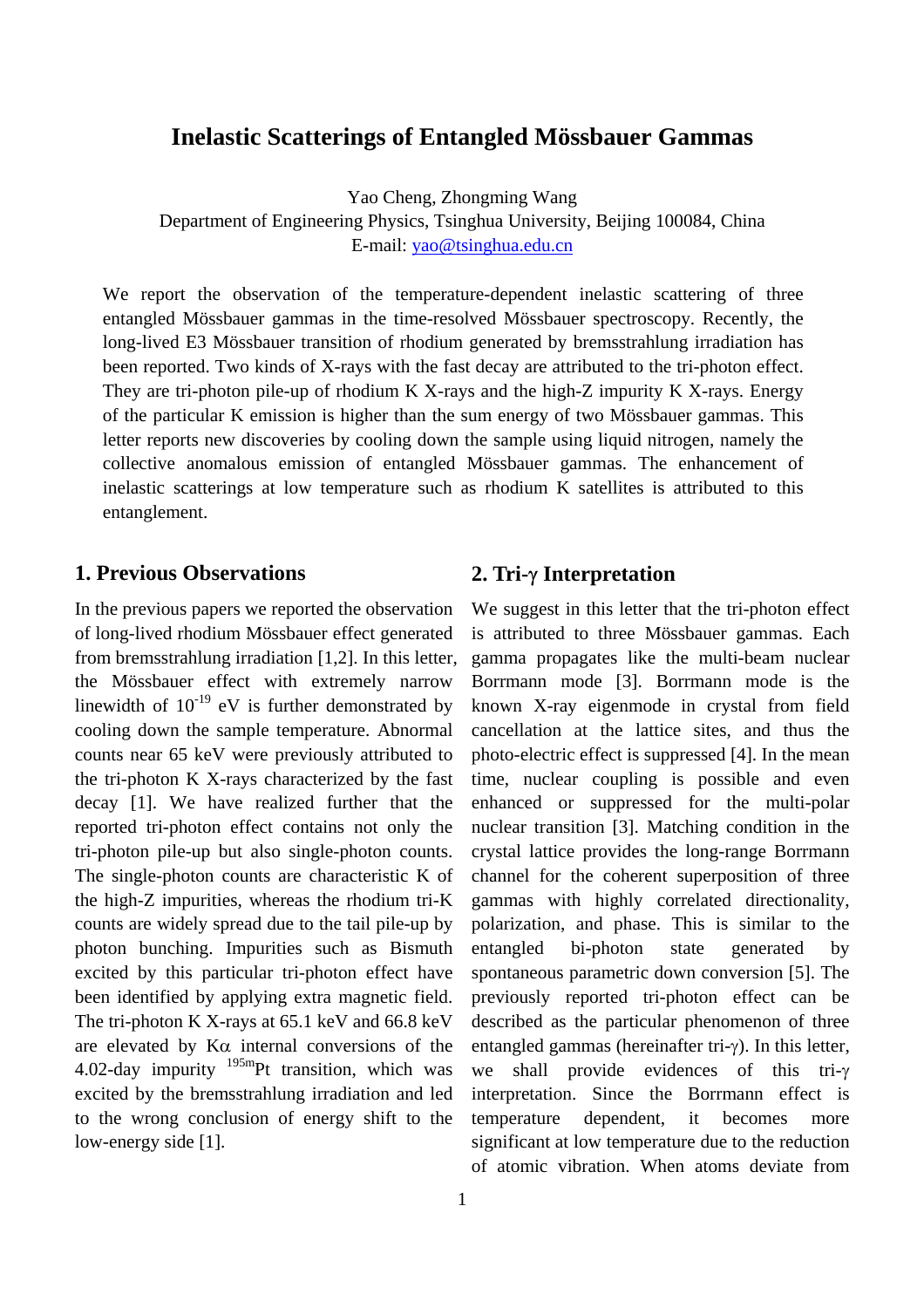their equilibrium position, they become a scattering center of the tri-γ. Consequently, the impurities are also the scattering centers of the tri-γ. The inelastic scattering of impurities with binding energies (Bi) greater than 80 keV reveals that the reported nuclear Borrmann mode is not a single-photon effect but an entangled tri-photon effect [1].



FIG. 1: Typical time evolution of the sample temperature measured with Pt 1000. The sample was kept at room temperature of 18°C for twenty minutes and then immersed in liquid nitrogen for twelve minutes.

#### **3. Experimental Conditions**

We have applied 120-minute irradiation with the same excitation procedure reported previously [1,2]. Transportation delay of several minutes between irradiation positions and detector is negligible to the long-lived rhodium isomer. Measurements were carried out with the leveled HPGe detector as illustrated in Figure 2b of reference 2, instead the N-S detecting direction is applied. Now, we used a smaller HPGe detector of CANBERRA GL0210P with an active area of φ-1.6 cm. Distance between the detector and the sample was 1 cm. The tri-photon counts [1] become less significant due to the small collimation angle of this experimental arrangement.

The square sample had a dimension of 2.5 cm  $\times$ 2.5 cm  $\times$  1 mm with 99.9% purity of rhodium (Rh00300, Goodfellow) [2]. The rhodium sample is a poly crystalline with the fcc lattice structure. The irradiated sample was kept in room temperature at 18°C for twenty minutes and then liquid nitrogen was poured in to immerse the sample from one side for twelve minutes. Liquid nitrogen was able to overflow the sample to the other side from time to time, and indeed repetitive double-side quenching was created. The sample temperature recovered back within one hour. The typical temperature behavior is measured later as shown in Fig. 1.



FIG. 2: Energy-resolved spectrum of rhodium isomeric emissions collected in 4096 channels within three hours. Around 20 keV are the K internal conversions. Their escape peaks locate around 10 keV. Gamma is at 39.8 keV. Three peak pile-ups of K lines are next to the gamma at the right-hand side.

#### **4. Observations**

Figure 2 illustrates the spectrum accumulated in three hours. The K $\alpha$  lines at 65.1 keV and 66.8 keV of the  $^{195m}$ Pt transition and its gamma at 98.8 keV are identified. The total initial count rate was about 700 cps mainly contributed by the rhodium K lines. The estimated initial pile-up rate of gamma and K is 0.03 cps between 46 keV and 63 keV due to the 3-us shaping time of ORTEC 572 amplifier, assuming that the pile-up of three K X-rays by accident is insignificant in this region. We observed ∼0.1 cps at the beginning of Fig. 3. This large count rate is suppressed by turning on the pile-up rejection. We have inserted copper absorber sheets between sample and detector one by one to check the peak pile-up of K lines. The pile-up rates are proportional  $p^2(1-p)$  instead of  $p^2$ , where p is the probability to detect a K photon. The anomalous tail pile-up is thus attributed to tri-K photon bunching. While the initial pile-up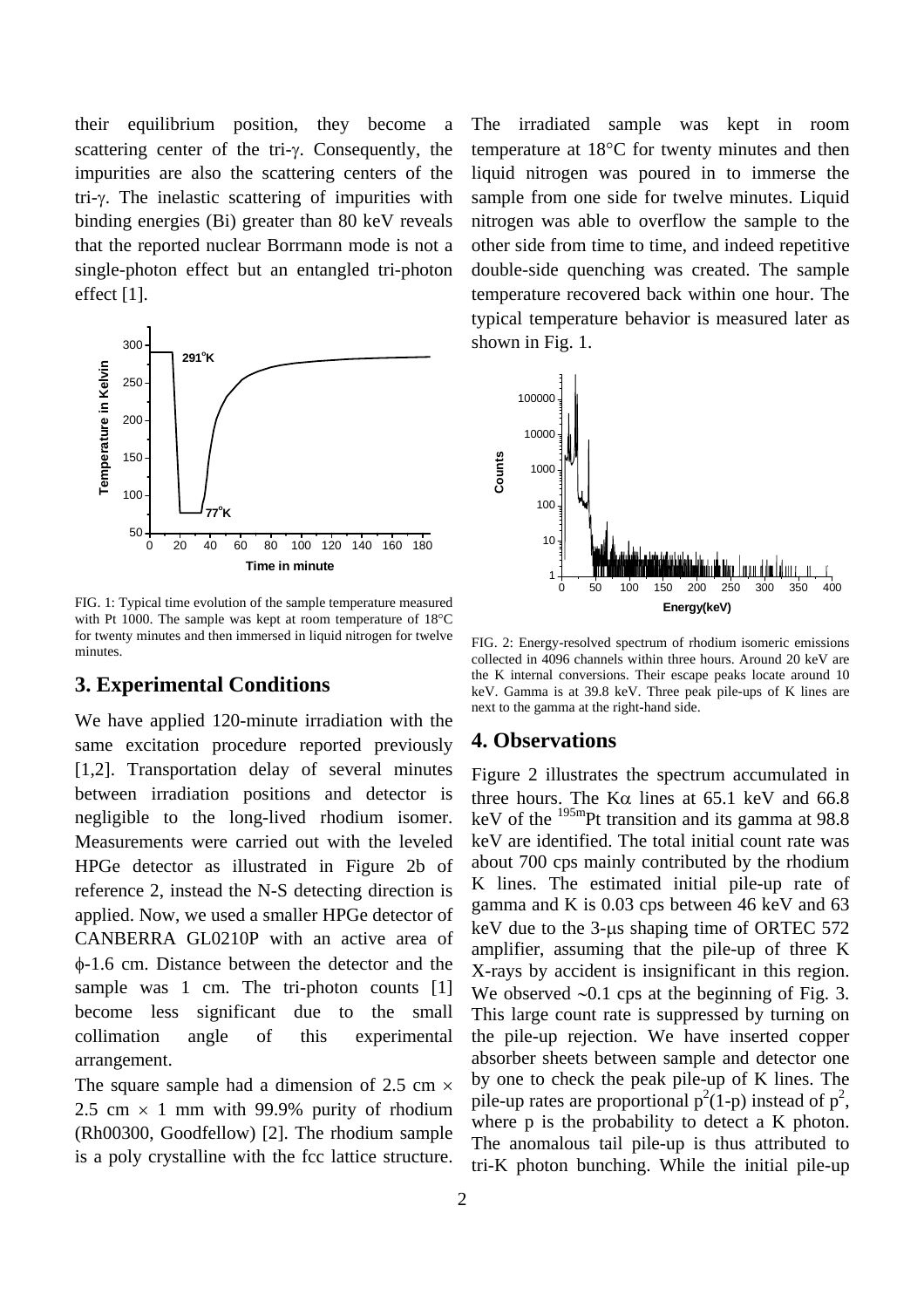rate by accident is  $10^{-4}$  cps in the region between 63 keV and 90 keV, we shall not observe any decay in figure 4, except the constant term contributed from the <sup>195m</sup>Pt transition and lead shielding. Particular observations of interest are the count enhancement after the quenching in figures 3 and 4. We conjecture that they are due to the inelastic scattering of tri-γ.



FIG. 3: Time evolution of the pile-up counts between 46 keV and 63 keV. Each data collection period is one minute. The average background has been removed. We started the quenching preparation one minute before the illustrated cooling period.



FIG. 4: Time evolution of the tri-γ scatterings between 63 keV and 90 keV. Each data collection period is one minute. The average background was subtracted. We started the cooling preparation at 19th minute that might lead to the count increase.

Figure 5 illustrates the time evolution of K lines and gamma. The speed-up decay during the cooling period was obviously observed. Figure 6 explores the Kα lines at 20.2 keV from the peaking channel 182 to the upper channel 184. Each channel has a 0.1-keV bandwidth. Three channels have different behaviors. Their ratios in

Fig. 7 demonstrate the details of K-satellite excitations [6]. The K-satellite counts at upper  $K\alpha$ channels increase slightly during the cooling period. We have checked the double-Gaussian K peaks using the energy resolved spectrum. Both Kα and Kβ lines shift  $7$  eV in average to the right hand side (higher energy) by cooling. The ratio between  $K\alpha_2$  and  $K\alpha_1$  deviates from the tabled value of 53 to a lower value of 30, whereas the ratio between  $Kβ_2$  and  $Kβ_{1,3}$  has no significant change referred to the tabled value. This ratio  $K\alpha_2/K\alpha_1$  remains almost constant during the three-hour measurement but nearly 10% increased during the cooling period. This ratio change reveals the enhanced multi-polar scattering due to coincidence creation of  $L_3$  hole and K hole. Figures 8 and 9 illustrate the ratios of  $K\alpha/K\beta$  and K/γ, which demonstrate the nitrogen absorption and suppression of K emission. In the first six minutes of cooling, most of the liquid nitrogen between sample and detector is evaporated. No significant absorption is observed in this time period, and thus the reduction of the internal conversion K/γ can not be attributed to the nitrogen absorption but the suppression of K emission. The slow increment of K/γ reveals the speed-up of gamma decay [2].



FIG. 5: Time evolution of the K lines and gamma emitted from the long-lived isomeric state. The K lines are collected from 35 channels between 20 keV and 23.5 keV. Gamma is collected from 16 channels centered at 39.8 keV. The right ordinate is the K counts and the left ordinate is the gamma counts.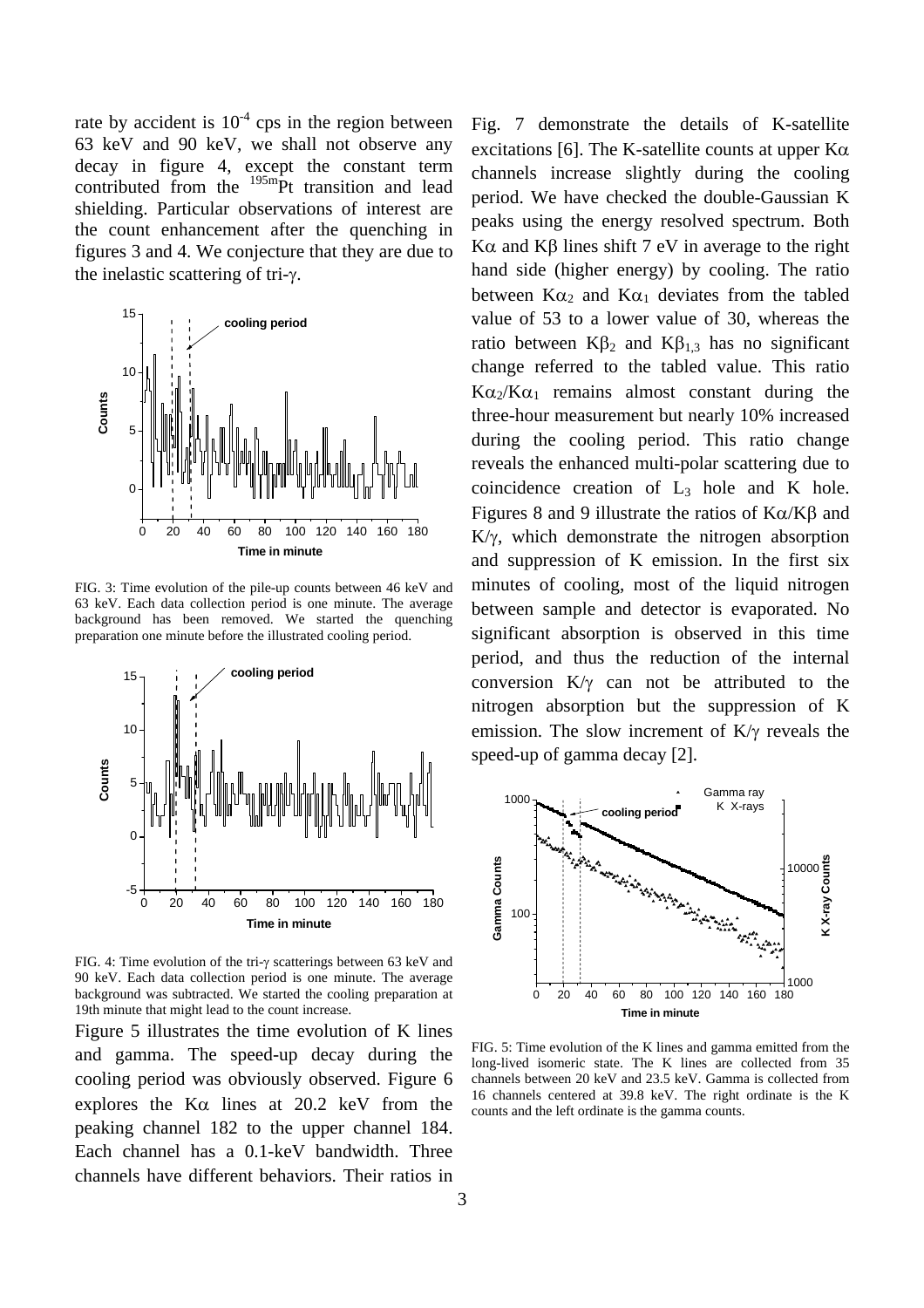

FIG. 6: Time evolution of the K $\alpha$  lines in details. Channel 182 is the 0.1-keV peaking channel at 20.2 keV. Channel 183 and 184 are the upper channels.



FIG. 7: Time evolution of the K $\alpha$  satellites, which are presented in channels 183 and 184 and are normalized by the count of the 182 peaking channel at 20.2 keV. Slow drift downwards is due to baseline shift.

#### **5. Conclusions**

The speed-up rhodium decay at low temperature is a further evidence for the long-lived Mössbauer effect. Averaged K reduction is about 15% during the cooling period. The contribution from absorption of the overflowed liquid nitrogen is less than 7% obtained from the Kα/Kβ ratio. This K suppression reveals the coherent enhancement [7] of tri-γ or single gamma. Figure 7 of the satellite shift strongly supports the validity of the tri-γ enhancement at low temperature. The tri-γ interpretation reported here is attributed to the collective anomalous emission from the active internal Mössbauer source of E3 multipolarity [7].

This Hannon-Trammell anomalous-emission effect will be enhanced by lowering the sample temperature. Higher entanglement of 3n gammas is thus possible, while m≠3n entanglement leads to symmetry breaking in the  $(1,1,1)$  Borrmann channel. Although we did not observe the tri-γ directly, these are convincing evidences point to this tri-γ mode.



FIG. 8: Time evolution of the Kα/Kβ ratio, which reveals the nitrogen absorption. Each data is collected from 20 channels.



FIG. 9: Time evolution of the internal conversion  $K/\gamma$ , which reveals the K suppression. Each data is collected from 40 channels for K and 16 channels for  $\gamma$ . Thus, the baseline shift is insignificant. The 2% peak pile-up of  $K\alpha$  at the right shoulder of gamma has been removed from the denominator.

#### **6. Acknowledgements**

We are indebted to Long Wei and Jin Li at institute of High-Energy Physics, Chinese Academy of Sciences for their kindness to lend us the level HPGe detector. We thank Bing Xia for